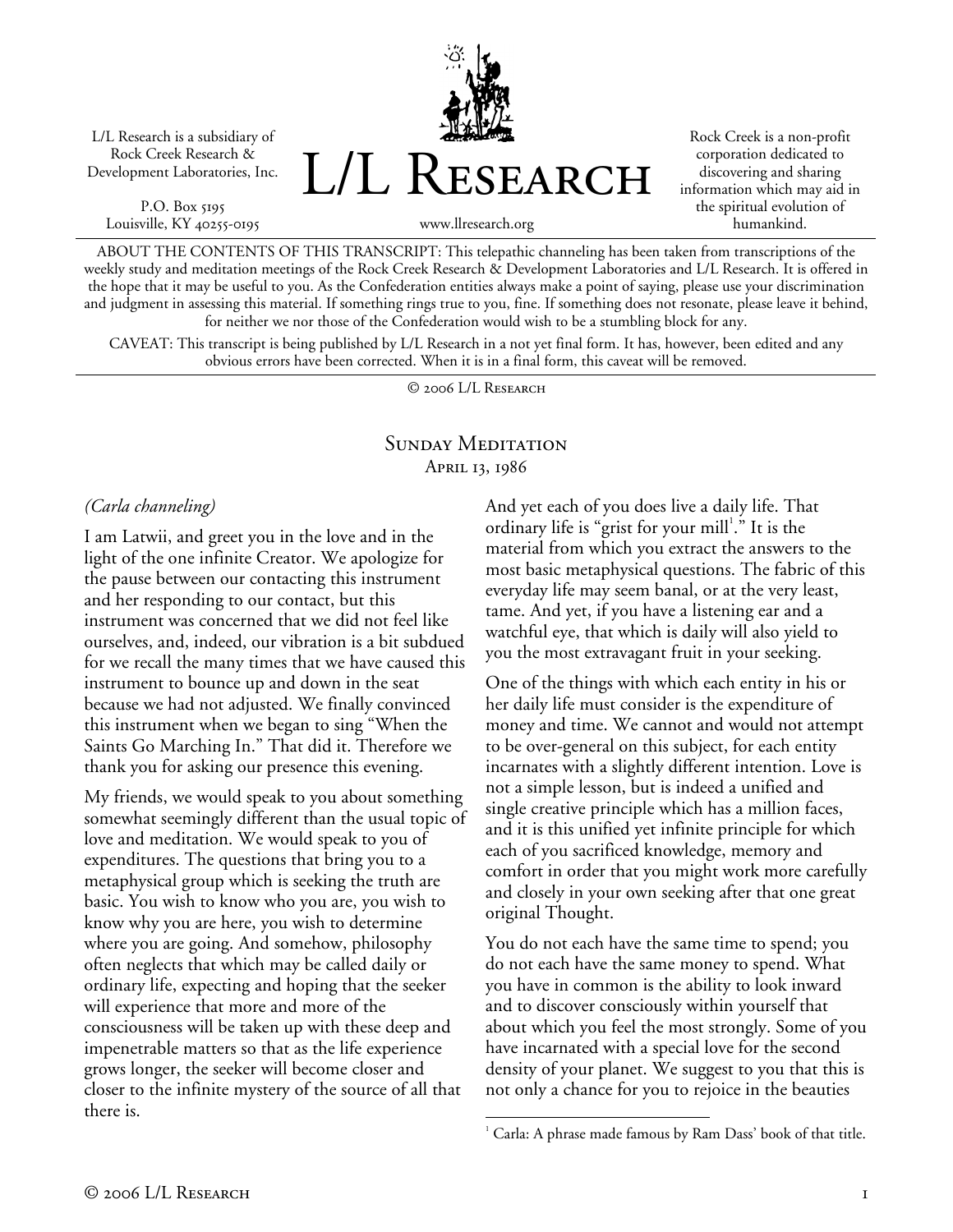of the outdoors but may well also be a suggestion made to your conscious self through roots of mind to aid the environment in which you find yourselves and in which you enjoy your days and nights. Some may have a special feeling for the plights of those who are hungry. One may then give thanksgiving that one has fed one's family, but more than that, one may discover the suggestion that stewardship regarding the feeding of strangers in need might be appropriated.

One may have incarnated with no strong interest in the world's problems but with a strong interest in seeking the presence of the Creator. For that entity, stewardship may be not the expenditure of money, but rather the expenditure of time. Usually both time and money are involved in spiritual expenditure or what this instrument would call stewardship. It is easy for us to feel very strongly that what you need to hear is the central information, that is, central to the metaphysical life. The centrality of meditation as a source for that flow of the love which each of you seeks is something about which we feel so strongly that we usually find within each entity present a particular way of speaking about the central subject so that we may hope to inspire the listener to turn inward, and yet tonight we would suggest that you turn outward and face the world about you.

It is important, in our opinion, that the awareness of unity with all things and co-responsibility for all that there is be sharpened. Your talents and gifts are for you to discover, but that environment which you enjoy hungers for your touch, for your caring, for your presence and for your expenditure of yourself. We could speak for hours suggesting the different kinds of involvement in your environment which serve to heighten your societal consciousness and awareness of love. And yet, it is far more accurate and far shorter to admit once again that each of you is a unique being, but that each of you has an appointment with your daily life with the turning outward, and it is well that that appointment be kept, for your incarnation is not your own—your incarnation is the Creator's gift to Itself and the Creator is in all things.

What portion of the creation disturbs you? Draws you? Concerns you? We ask you to ask yourself if you are spending enough of your riches on impersonal giving, and we do not mean only money, for we cannot emphasize enough that time is often

far more of a sacrifice than your money. For those who do not feel the call to any particular part of the daily life, we urge that that being consider how active it is in its beingness. If what it has to offer is a determination to become closer and ever more close to the Creator, how often and how freely is that companionship given to the world? And not an exclusive world of people who already think as you do, but to a world of people whose faces are blank and whose names are unknown.

Now, of course, you understand that in order to be a good student, it is necessary first to determine that you seek the lessons of love, that you seek to serve, and that you seek to intensify your learning and your service through meditation, so you see, we have come back to our main subject after all. However, may we suggest once more that your daily life, your everyday life, is a veil beyond which lies fantasy, imaginary beings, wondrous dreams, terrible dragons, and the most amazing of stories.

When one [who is] dull of sight looks, one layer is seen; one layer of the illusion. But you are dreaming your own dream and you can look at as many dimensions and layers and parts of your dailyness as you wish. Miracles are exploding about you every second. Perhaps it is merciful that so much is veiled to you. Perhaps the overload to your senses would cause you to become unstable and unable to seek further. But we suggest that you can look a bit further, you can find hope in dark corners, and you can share that in whatever way is your way. We do ask that you consider carefully what [response] you are offering back towards your environment. Think carefully and if you are not satisfied with your answer, do not blame your community for the boring quality of your existence but ponder stewardship and value, both the fastidious attention which you pay to your own inner preferences and the faculty of imagination which allows you to see what it is you may do that is just precisely what you can do, want to do, and feel good about doing.

Much is written in your holy works, especially those best known to this instrument, that is, the books of the Bible, about the fruit of good works. We would like to distinguish between the traditional concept of good works and that which we are suggesting for you. Bow first to your inner nature, for there is a good work waiting for you. But it is the determined seeker who picks that good work up, imagines a way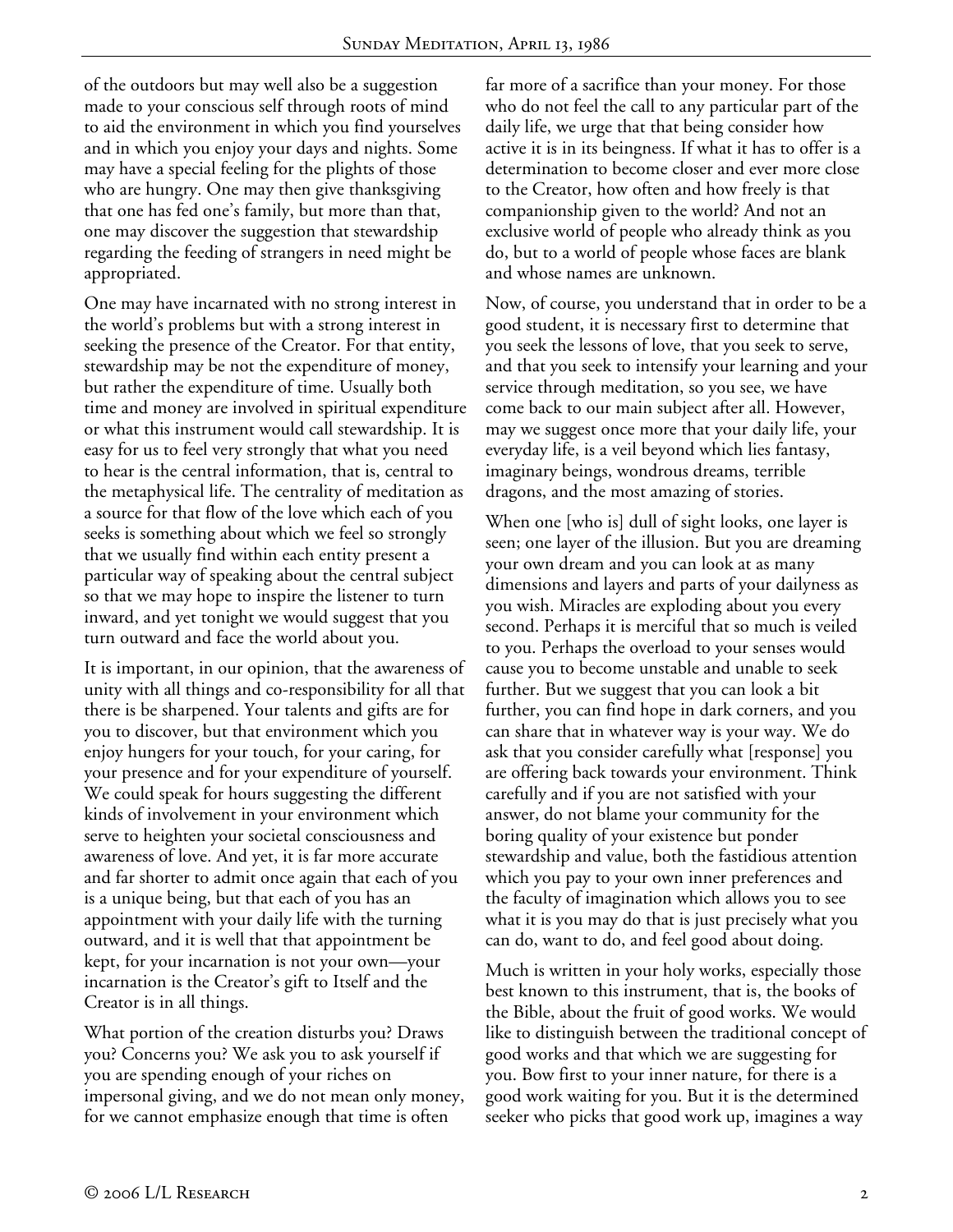to further it, and finds the persistence and determination to accomplish it.

We are so happy to be speaking through this instrument and we would like to greet each of you. We are aware of the fatigue of each in the group, and yet we rejoice in the love for each other and for inspiration that brought you together. We hope that some inspiration which we may have in our poor words may return to your dwelling with you as you leave this domicile. May you be in love with life while you are in it. May you be in love with each part of your life, for there is nothing that is without beauty to the Creator. Yes, you may privately think to yourself that there are things about yourself or especially about your bodies that are less than lovely. You may think that there are many things about the world that are less than lovely and about which you can do nothing. But just as you cleanse your body and make it a holy place, regardless of how many times it becomes unholy and you must cleanse it again, so may you see the world in which you live. There is no spot too small and no problem too large for your attention and for your stewardship. Listen carefully to yourself and you will find that which you may do to give back to the world which is part of the Creator that love which the world has for you.

We leave you considering how we could ever think that the world is beautiful in the same week in which your government takes the tax money from your peoples, so that we may transfer to another instrument in order that we may catch any questions that may be flying our way. We leave this instrument. We are those of Latwii.

## *(Jim channeling)*

I am Latwii, and I am with this instrument, and we greet you again in love and in light. We are hopeful that if there are any queries, we may increase our service in some small degree by giving our measured response. We remind each of you of that which you are undoubtedly aware—we are most fallible, but eager to attempt your queries. May we begin then, my friends, with the first query?

**Carla:** Are you aware from any third-density environment, any planet's third density that you've been familiar with, in which money was available as needed instead of extreme variations in richness and poorness and in fatness and in hunger that we have in this world?

I am Latwii, and, my sister, we are aware of a great variety of third-density illusions in which the means of sustenance is provided in many and various ways. The means by which your people have devised to provide the basic necessities of your daily existence are not unheard of in far reaches of this galactic system, and as portions of our social memory complex have traveled beyond this galaxy, we have through their experience discovered that the abstract means of measuring wealth which you call money has also found its roots in other systems as well, for the monetary system that may be controlled by a few yet utilized by almost all of a population is one seed of the service-to-self polarity which is sown wherever there is the opportunity to plant such a crop and gain an inroad into the conscious complexes of a planetary system.

It is, however, most usual that such attempts are made upon planetary systems such as the one which your peoples now inhabit, that is, those planetary influences which are housing many races of beings who have found the need to repeat the third-density illusion and who therefore call for assistance from those of the positive polarity in most cases. When such aid is given by those of the positive polarity, as you are aware, it is necessary that the opportunity for the negative polarity to be experienced is also realized. Thus, the implanting of the concepts of abstract wealth and the more basic concept that undergirds this concept, that is, of the separation of peoples and the exercise of rights over peoples by groups of others, are those concepts which give rise to the experience of the monetary system which you as a planetary population now experience.

In those planetary influences which have had less outside aid, shall we say, or need to call for such aid, it is more unusual that such a system of money exchange would develop. The ambiance, shall we say, of such a native and homogeneous and seemingly isolated planetary influence is that this influence shall remain somewhat naive in the area of wealth and shall instead look each to the other for the means of support and sustenance.

May we answer further, my sister?

**Carla:** Yes, let me just tell you the reason for my asking that and then perhaps you can comment. I was reading a book called *Genesis*, not in the Bible. It's a proposal for community by a British chap who wanted to start a community in New Zealand, and